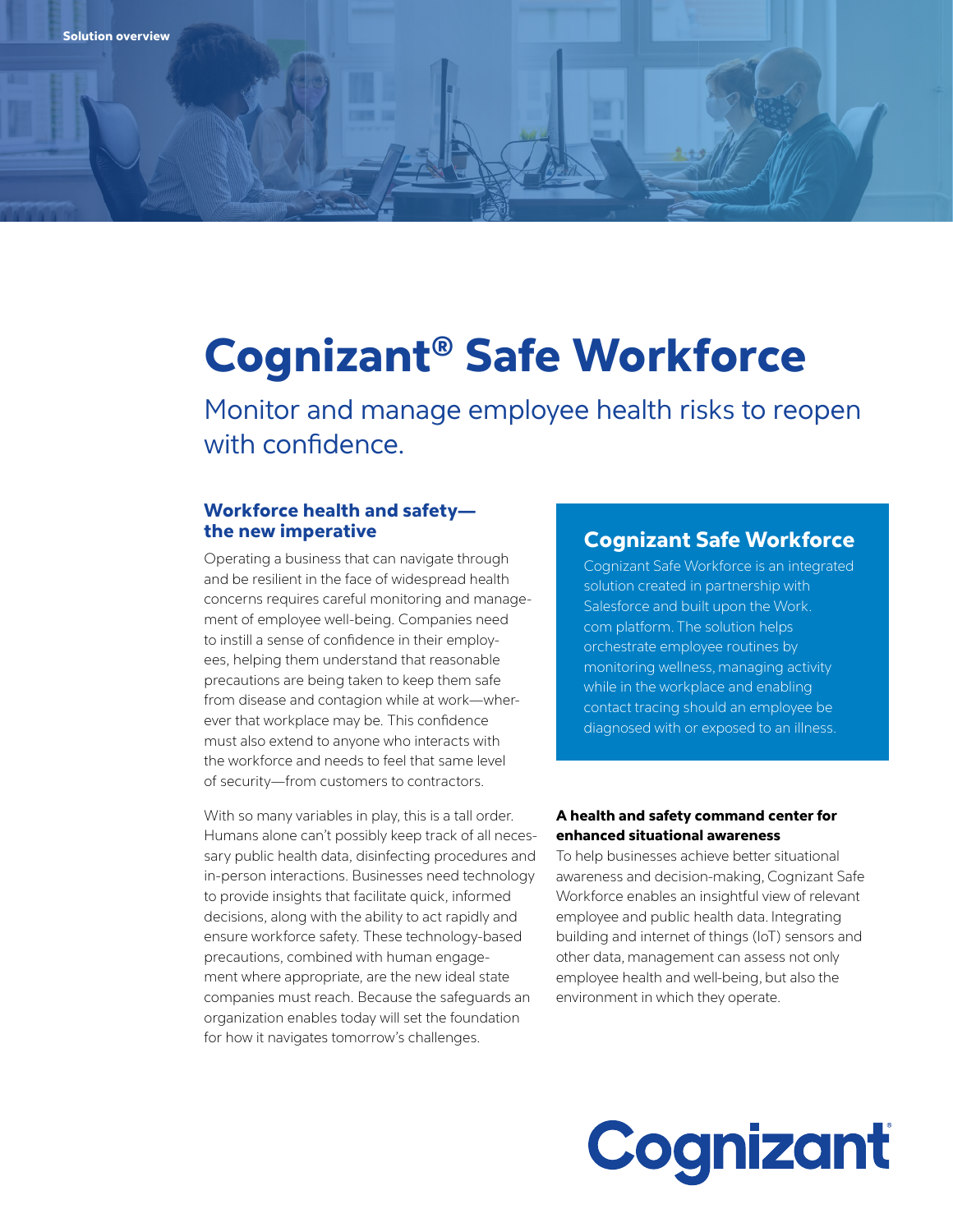#### Reassurance from a human touch

While automation is one key to managing unforeseen health crises, certain safety tasks perform better with a human touch—and can improve employee experiences in an already stressful situation. To help, Cognizant provides staffing, as well as process and incident response support to ongoing operations. These services assist with initiatives like contact tracing and telehealth visits to reassure employees that health risks and personal safety concerns are being addressed promptly.

#### Delivered by a premier Salesforce partner

As a Global Strategic Partner of Salesforce, Cognizant has a successful track record in planning and delivering complex Salesforce solutions. We maintain a large team of Salesforcecertified consultants, bringing innovation and deep cross-industry domain expertise to our projects. Our acquisitions, like Advanced Technology Group and Lev, demonstrate that we are strengthening our Salesforce expertise to deliver the customer-centricity, growth and innovation our clients demand.

## How it works

Cognizant Safe Workforce presents management with information about public health conditions, office capacity, employee health, workforce confidence and shift schedules for an insightful view of overall safety. Workers can be assigned tasks based on preference, well-being, training and safety requirements, such as occupancy limits. The solution staggers arrival times to minimize contact, and its built-in governance feature helps enforce safety. Day-to-day hygiene, such as frequent handwashing, is encouraged through automated reminders. If connected to IoT sensors, the solution also helps enforce social distancing and occupancy limits.

In an example scenario, if an employee registers a fever upon entering or exiting the workplace, Cognizant Safe Workforce would cancel upcoming shifts and notify affected employees. It would also initiate contact tracing and alert those who may have interacted with the person in question. Should an employee feel they need a medical evaluation, they can access self-guided at-home tests and on-demand telehealth visits provided by registered nurses. Meanwhile, leadership is able to track, manage and apply insights for informed decision-making as the scenario unfolds.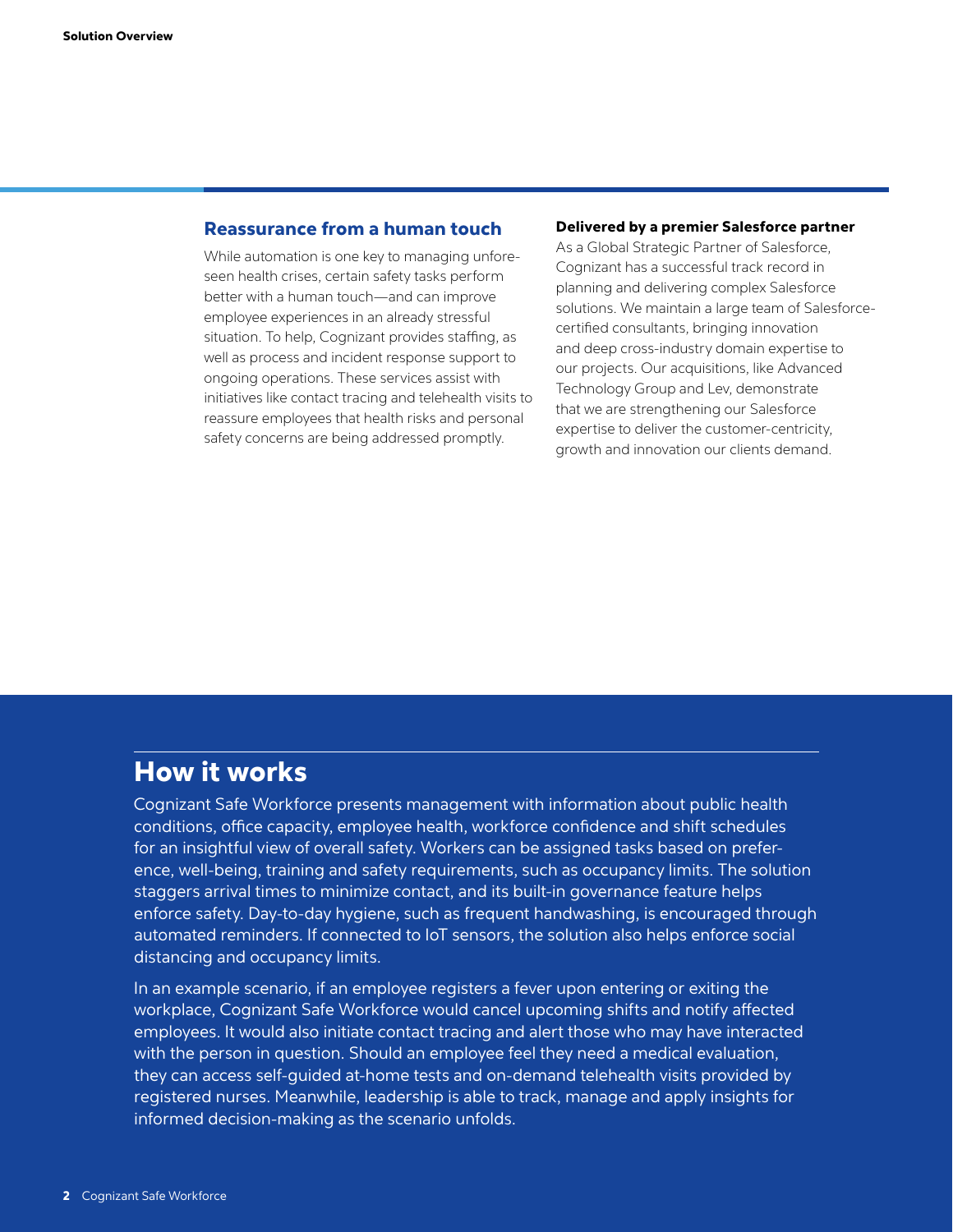



#### Shift Management

Dynamically manage number, timing and staffing of each shift to ensure safe operations.





#### Health Notifications

Rapidly communicate with employees and managers when a health issue is identified.





### Contact Tracing

Contain known infections to minimize spread and business disruption.